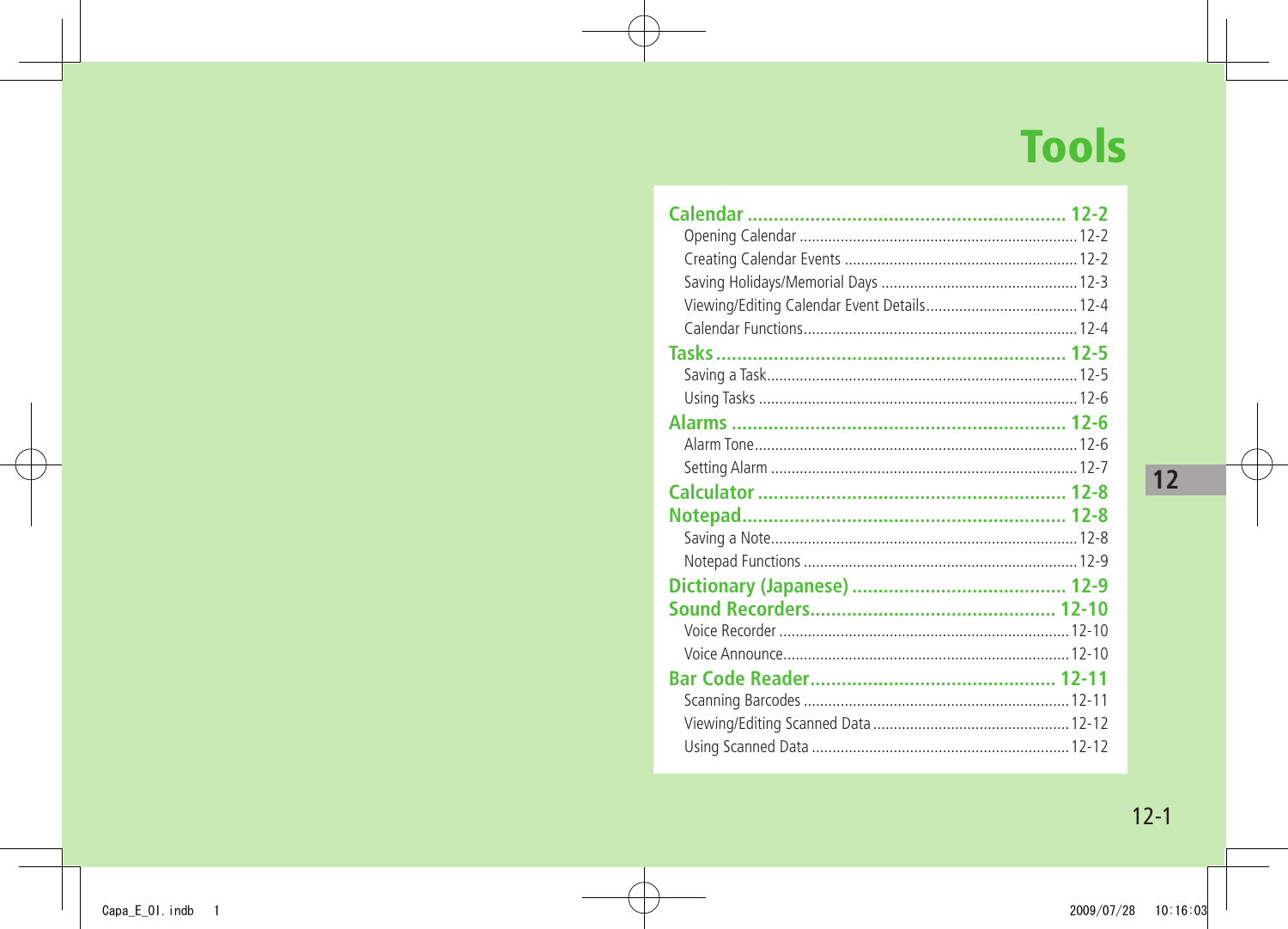## <span id="page-1-0"></span>**Calendar**

**View by day, week or month; set Alarms for events.**

## **Opening Calendar**

#### **Main Menu** X **Tools** X **Calendar**

Current month appears.

- When a date with Calendar events is selected, number of AM and PM events and up to three contents appear.
- **[Prev.]** or **[Next]** to show previous/next month calendar.
- $\bullet$  To switch Monthly/Weekly view:  $\mathbb{Z}$ P.12-4

| 6(Sat)<br>6<br>2009     |                     |                |        |                |         |                 |
|-------------------------|---------------------|----------------|--------|----------------|---------|-----------------|
|                         | Sun Mon Tue Wed Thu |                |        |                | Fri Sat |                 |
|                         | 1                   | $\overline{2}$ | 3      | $\overline{4}$ | 5周      | $6\overline{6}$ |
|                         | 8                   | 9              | 10     | 11             | 12      | 13              |
| 14                      | 15                  | 16             | 17     | 18             | 19      | 20              |
| 21                      | 22                  | 23             |        | 24 25          | 26      | 27              |
| 28                      | 29                  | 30             |        |                |         |                 |
|                         |                     |                |        |                |         |                 |
| <b>AM</b>               | $\overline{2}$      |                |        | PM             |         |                 |
| ⊙1                      | :35 Scheduled       |                |        |                |         |                 |
| <b>\$11:40 Shopping</b> |                     |                |        |                |         |                 |
| 12:30 Meal              |                     |                |        |                |         |                 |
| <b>New</b>              |                     |                |        |                |         | <b>Menu</b>     |
| Prev.                   |                     |                | Select |                |         | Next            |

**Monthly View**

## **Creating Calendar Events**

**Save up to 1000 entries.**

#### **Main Menu ▶ Tools ▶ Calendar**



| Edit schedule         |     |
|-----------------------|-----|
| Scheduled(No Title)   |     |
| ∰Whole day            | ΩFI |
| ⊕Date(from)           |     |
| 2009/ 6/ 6 10:10      |     |
| ⊕Date(to)             |     |
| 2009/6/6 10:10        |     |
| ⊅Repeat               |     |
| ∛Alarm                |     |
| bTone Clock Alarm Ton |     |
| <b>EContents</b>      |     |

## **2** Select an item (See below)

| <b>Item</b>                  | <b>Operation/Description</b>                                                                                                  |
|------------------------------|-------------------------------------------------------------------------------------------------------------------------------|
| Select icon/<br>Edit summary | $\triangleright$ Select an icon $\rightarrow$ Edit subject                                                                    |
| Whole day<br>setting         | $\ge$ OFF or ON<br>$\bullet$ When <i>ON</i> is set, Alarm goes off at 0:00 a.m.                                               |
| Date (from)                  | > Enter start date and time                                                                                                   |
| Date (to)                    | $\geq$ Enter end date and time                                                                                                |
| Repeat                       | $\triangleright$ Select a repetition $\rightarrow$ (For <b>Select day</b> , check days<br>$\rightarrow$ ( $\boxdot$ [Finish]) |
| Alarm                        | $\triangleright$ Select an Alarm type ( $\rightarrow$ For <i>ON/Set time</i> , enter time)<br>Alarm Tone: CPP.12-6            |
| <b>Alarm tone</b>            | Select an Alarm tone type $\rightarrow$ Select a folder $\rightarrow$ Select<br>an Alarm tone                                 |
| <b>Contents</b>              | > Enter event description                                                                                                     |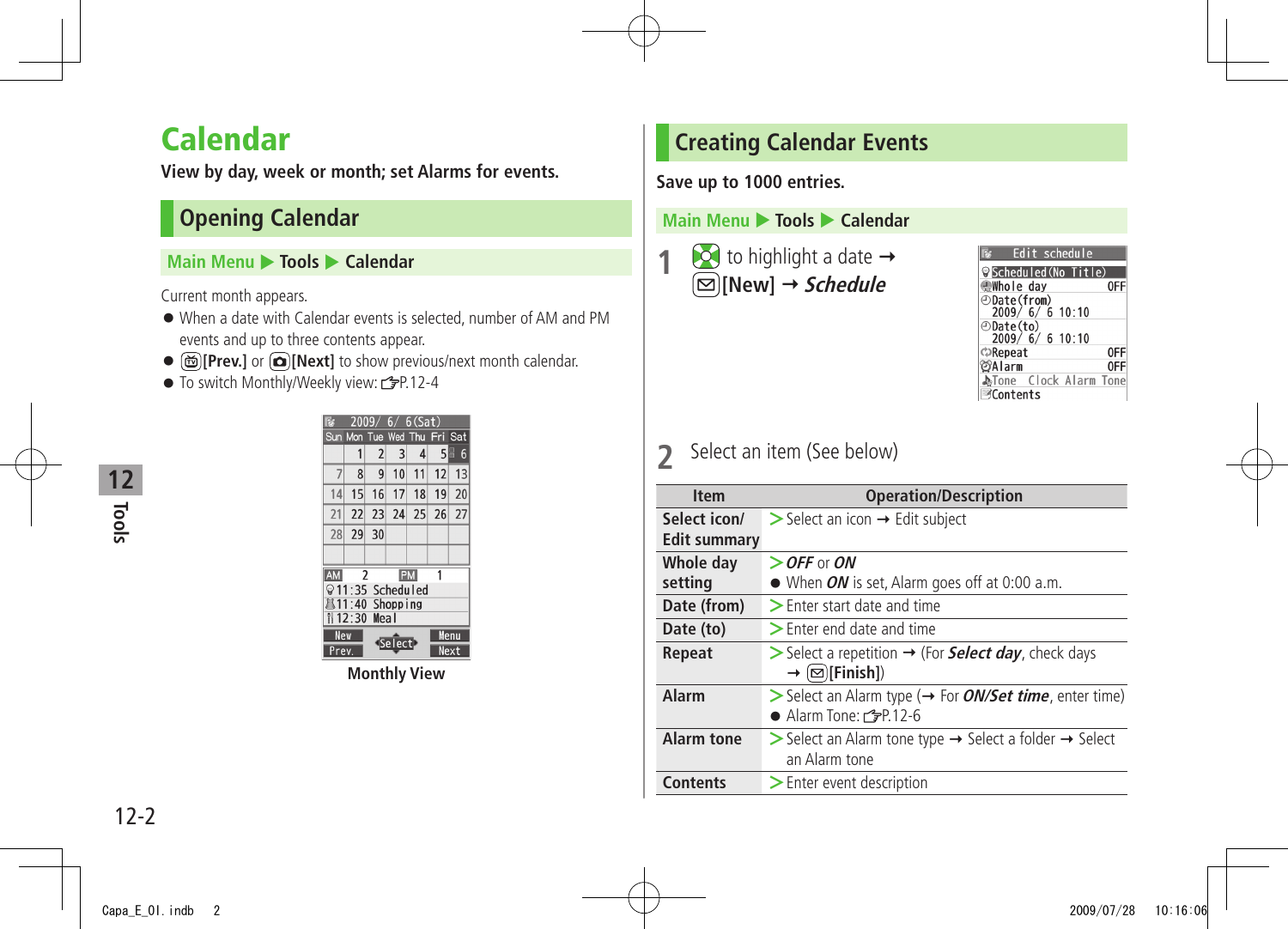## <span id="page-2-0"></span>**3 [Finish]**

### **Calendar Event Indicators**

Following indicators appear in Calendar Window.

- (Blue): Morning event
- **(Orange): Afternoon event**
- (Underscore): Event that lasts for two davs or longer
- Following indicators appear on Display.
	- **2**: Alarm **12:** Monthly

D : Daily **Y** : Yearly

W : Weekly

#### **Note**

- Calendar events between 00:00 on 2000/01/01 and 23:59 on 2037/12/31 can be saved on 931P.
- Alarm tone does not sound when Privacy Key Lock or Personal Data Lock is set. However, settings can be changed even while Personal Data Lock is set  $(\sqrt{27}P.11-5)$ .

## **Saving Holidays/Memorial Days**

**Save up to 100 entries (one entry a day) each for Holidays or Memorial days.**

**Main Menu** X **Tools** X **Calendar**

**Highlight a date**  $\rightarrow \Box$  **[New]**  $\rightarrow$ *Holidays* or **Memorial days**

**2** Select an item (See below)

| <b>Item</b>                  | <b>Operation/Description</b>                                                                  |
|------------------------------|-----------------------------------------------------------------------------------------------|
| Date setting                 | $\blacktriangleright$ Enter a date                                                            |
| Repeat                       | $\geq$ Select a repetition type<br>● 1 time does not repeat Holidays/Memorial days<br>events. |
| Edit holiday/<br>anniversary | > Enter description                                                                           |

#### **Indicators**

Holidays appear in red.

Memorial days are marked with a red circle.

● Following indicators appear in Calendar/Calendar Event List Window: **※: Holidays** / Memorial days Y: Yearly repeat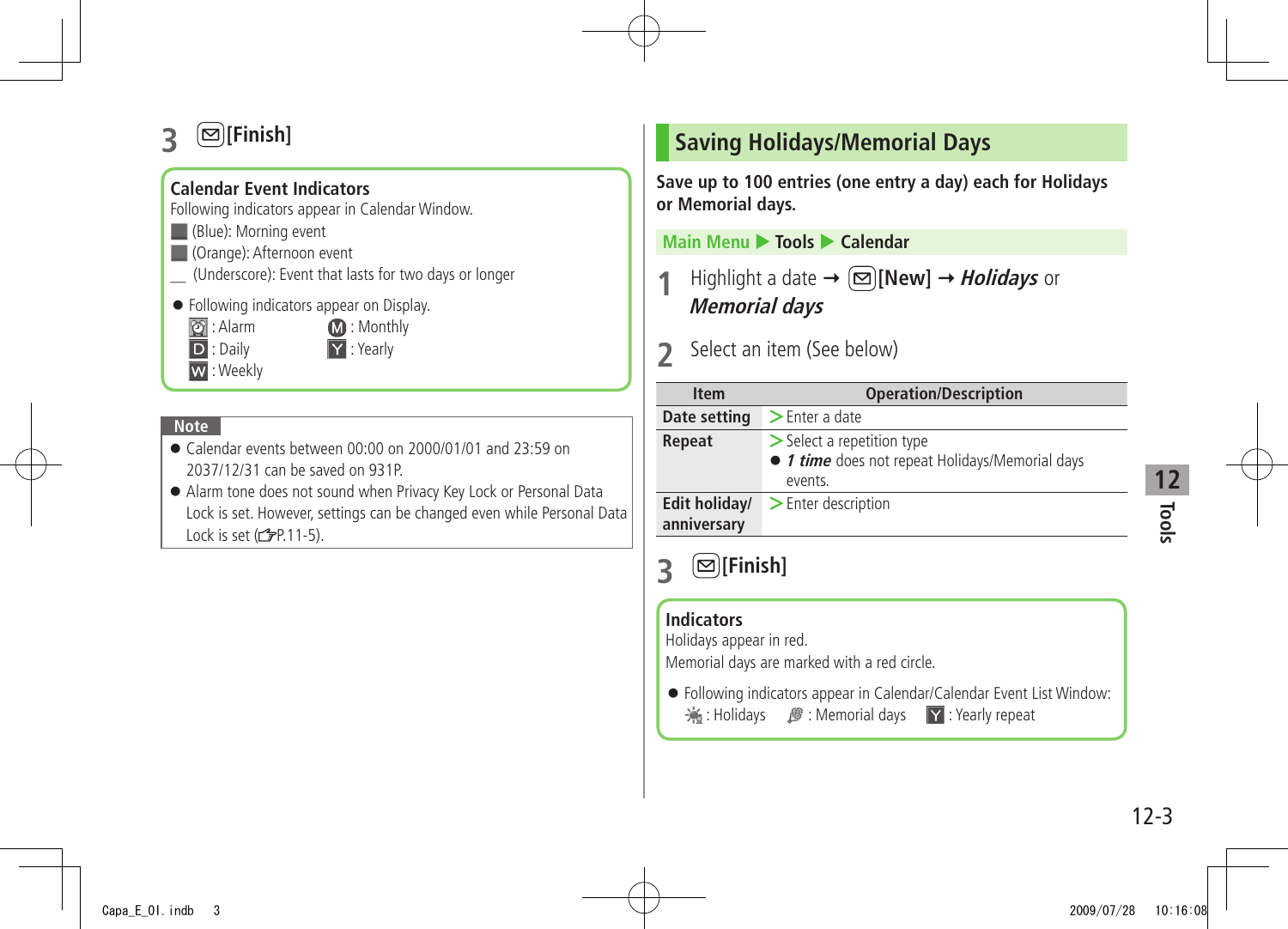### <span id="page-3-0"></span>**Viewing/Editing Calendar Event Details**

#### **Main Menu**  $\triangleright$  **Tools**  $\triangleright$  **Calendar**

**10** to select a date

| 2 Select an event                                                  |
|--------------------------------------------------------------------|
| $\bullet$ To edit: $\circ$ [Edit] $\rightarrow$ Edit selected item |

(Schedule: From Step 2 on P.12-2/ Holiday, Anniversary: From Step 2 on P.12-3)

| $2009/ 6/ 6$ (Sat)            |
|-------------------------------|
| $111:35 - 11:35$<br>Scheduled |
| $211:40 - 12:00$              |
| 基Shopping<br>$812:30 - 13:00$ |
| <b>Il Meal</b>                |
| <b>Calendar Event List</b>    |

Schedule **Summary** Scheduled **Whole day** 0FF ⊕Date(from)  $2009/6/6$  (Sat) 11:35 ⊕Date(to)  $2009/ 6/ 6 (Sat) 11:35$ **DReneat** 0FF  $<sup>6</sup>$ Alarm</sup> OFF Contents Scheduled **Calendar Event Details**

## **Calendar Functions**

|  |  |  |  |  |  |  | From Main Menu > Tools > Calendar |  |
|--|--|--|--|--|--|--|-----------------------------------|--|
|--|--|--|--|--|--|--|-----------------------------------|--|

|  | <b>Functions Available in Calendar Window</b> |  |  |  |  |
|--|-----------------------------------------------|--|--|--|--|
|--|-----------------------------------------------|--|--|--|--|

 $\triangleright$  Highlight a date  $\rightarrow \widehat{X}$ **[Menu]**  $\rightarrow$  Select an item (See below)

| <b>Item</b> | <b>Operation/Description</b>                     |
|-------------|--------------------------------------------------|
| <b>New</b>  | Create a new entry $(\mathcal{C}P.12-2, P.12-3)$ |

| <b>Item</b>                   | <b>Operation/Description</b>                                                                                                                                      |
|-------------------------------|-------------------------------------------------------------------------------------------------------------------------------------------------------------------|
| Weekly<br>display/<br>1 Month | Toggle Monthly/Weekly view                                                                                                                                        |
| Icon display                  | Entries in category of selected icon appear<br>$\geq$ Select an icon                                                                                              |
| No. of<br>schedules           | Display number of saved Schedule, Holiday or Anniversary<br>entries                                                                                               |
| Add shortcut<br>icon          | Create a shortcut (CPP.1-22)                                                                                                                                      |
| Send all Ir<br>data           | (C <sub>J</sub> P 10-3)                                                                                                                                           |
| <b>AllIC</b><br>transmission  | (C <sub>FP</sub> P.10-5)                                                                                                                                          |
| Delete past                   | Delete past entries/items, prior to highlighted date<br>$>$ Select a category to delete $\rightarrow$ YES                                                         |
| Delete all                    | Select an item $\rightarrow$ Ferrarian $\rightarrow$ YES                                                                                                          |
| Reset<br>holidays             | Restore deleted Holidays<br>$>$ YES                                                                                                                               |
|                               | <b>Functions Available in Calendar Events List/Details</b><br>$\rightarrow$ Soloct a data ( $\rightarrow$ Soloct a Schodulo Holiday or Anniversary) $\rightarrow$ |

→ Select a date (→ Select a Schedule, Holiday or Anniversary) → **[** $\overline{Y}$ ] **[Menu]** → Select an item (See below)

| <b>Item</b>         | <b>Operation/Description</b>                                              |
|---------------------|---------------------------------------------------------------------------|
| <b>New</b>          | Create a new entry (real-2-2, P.12-3)                                     |
| Edit                | Edit selected item (creft)                                                |
| Copy                | Copy an entry to another day<br>> Enter date and time to copy an entry to |
| Calendar<br>display | Switch from Icon display to Calendar display                              |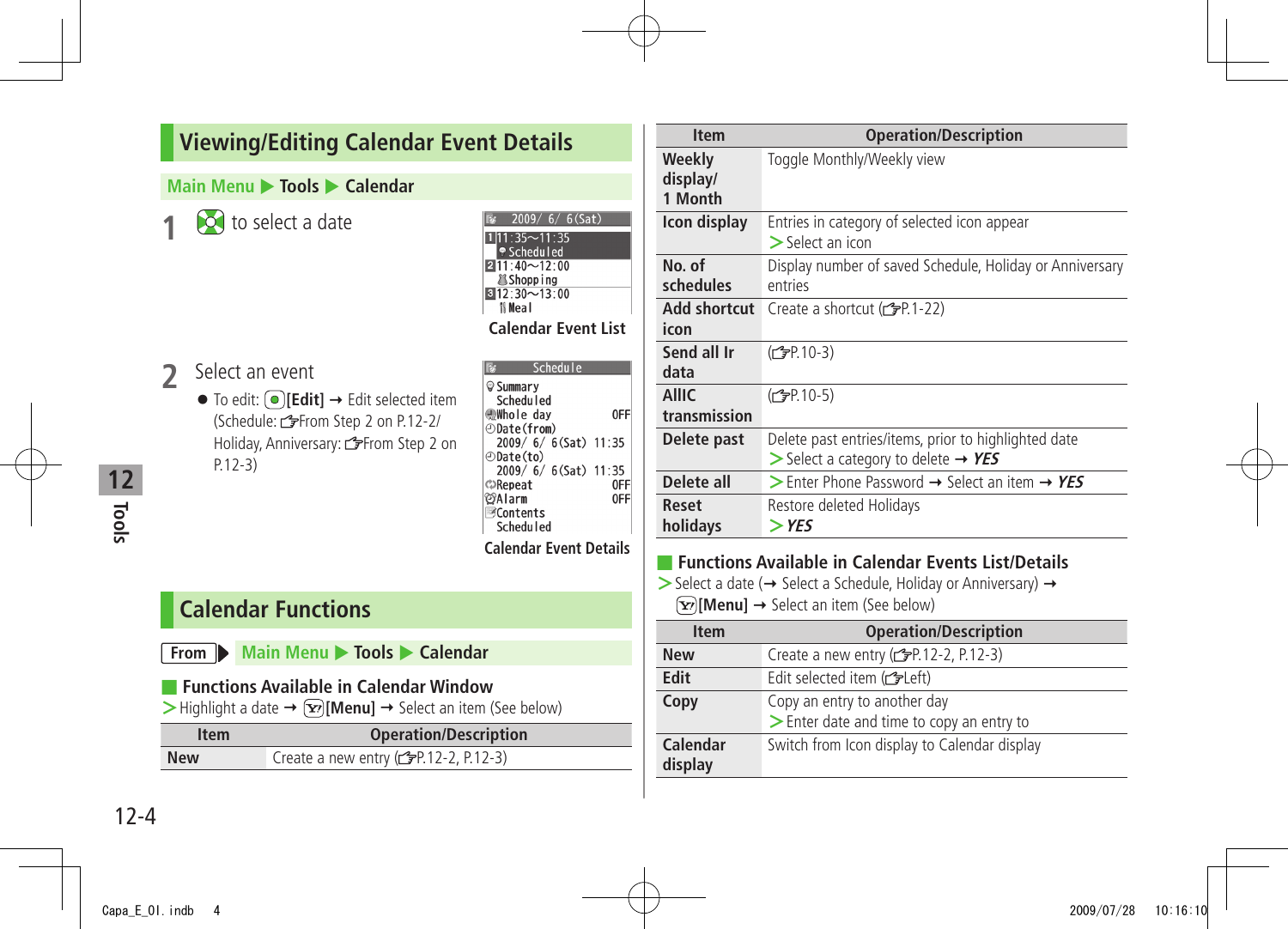<span id="page-4-0"></span>

| <b>Item</b>          | <b>Operation/Description</b>                                   |
|----------------------|----------------------------------------------------------------|
| Icon display         | Entries in category of selected icon appear                    |
|                      | $\geq$ Select an icon                                          |
| Set secret           | Activate/deactivate Secret Mode                                |
| mode/                | > YES (→ For Set secret mode, enter Phone Password)            |
| Release              | • Secret entries appear only in Secret Mode or                 |
| secret               | Secret Data Only (CFP.11-9).                                   |
| Compose              | Create S! Mail by copying event date and content to            |
| S! Mail              | message text (from Step 2 on P.13-4)                           |
| Send Ir data         | (C <sub>FP</sub> 10-3)                                         |
| Send all Ir          | (仁子P.10-3)                                                     |
| data                 |                                                                |
| IC                   | (C <sub>FP</sub> P.10-5)                                       |
| transmission         |                                                                |
| <b>AllIC</b>         | (C <sub>J</sub> P 10-5)                                        |
| transmission         |                                                                |
| Copy to              | Copy an entry to microSD Card                                  |
| microSD              | $>$ YES                                                        |
|                      | ● To display data on microSD Card: <a>P.9-18</a>               |
| Delete this          | $>$ YES                                                        |
| Delete past          | Delete past entries/items, prior to highlighted date           |
|                      | $\triangleright$ Select a category to delete $\rightarrow$ YES |
| <b>Delete select</b> | > Check entries to delete → $\infty$ [Finish] → YES            |

## **Tasks**

**Make quick notes of task to manage in Task list.**

## **Saving a Task**

### **Main Menu** X **Tools** X **Tasks**

- **1**  $\textcircled{=}$  [New]  $\rightarrow$  Select an item (See below)
	- To check saved Tasks, select a Task. To edit, press **[Edit]** in detail window.

| <b>Item</b>       | <b>Operation/Description</b>                                                                                                        |  |
|-------------------|-------------------------------------------------------------------------------------------------------------------------------------|--|
| <b>Edit Tasks</b> | $\geq$ Enter content                                                                                                                |  |
| Due date          | $\triangleright$ Select how to enter due date $\rightarrow$ Enter due date<br>• Select <i>No date</i> to enter none.                |  |
| Priority          | > Select a priority level                                                                                                           |  |
| Category          | $\geq$ Select a category                                                                                                            |  |
| Alarm             | $\triangleright$ Select an Alarm type ( $\rightarrow$ For <i>ON/Set time</i> , enter time)<br>$\bullet$ Alarm Tone: $\angle$ P.12-6 |  |
| <b>Alarm tone</b> | Select an Alarm tone type $\rightarrow$ Select a folder $\rightarrow$<br>Select an Alarm tone                                       |  |

## **2 [Finish]**

● When content is not entered, Tasks cannot be saved.

#### **Note**

● Alarm tone does not sound when Privacy Key Lock or Personal Data Lock is set. However, settings can be changed even while Personal Data Lock is set  $(2P.11-5)$ .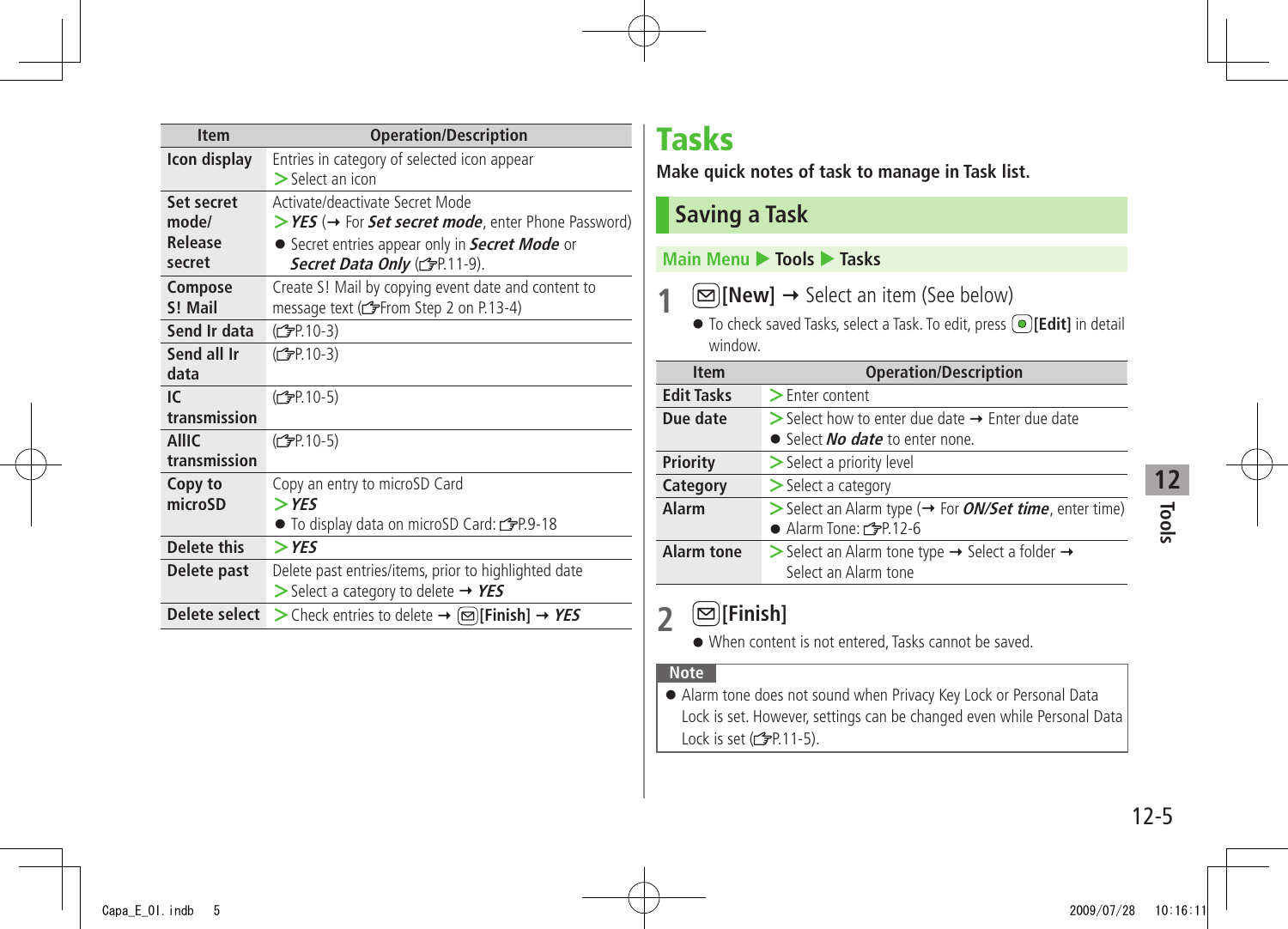## <span id="page-5-0"></span>**Using Tasks**

In Tasks window, press  $\boxed{\mathbf{x}}$  [Menu] for following operations.

| <b>Item</b>                  | <b>Operation/Description</b>                                                                                                                                                                           |
|------------------------------|--------------------------------------------------------------------------------------------------------------------------------------------------------------------------------------------------------|
| <b>New</b>                   | Create a new entry (copen 12-5)                                                                                                                                                                        |
| Edit                         | Edit an entry ( $\mathcal{F}$ P.12-5)                                                                                                                                                                  |
| Change<br>status             | Change status indicator shown in Tasks list<br>Select a status ( $\rightarrow$ For <i>Completion</i> , select an item $\rightarrow$<br>Enter Completion date)<br>• Overdue status indicator turns red. |
| Show by<br>category          | $\geq$ Select a category                                                                                                                                                                               |
| Sort/Filter                  | Sort list by due date, entry order, status, etc.<br>$\geq$ Select a condition                                                                                                                          |
| Add shortcut<br>icon         | Create a shortcut (r <sup>3</sup> P.1-22)                                                                                                                                                              |
| Send Ir data                 | (C <sub>J</sub> P 10-3)                                                                                                                                                                                |
| Send all Ir<br>data          | (C <sub>FP</sub> P 10-3)                                                                                                                                                                               |
| <b>IC transmission</b>       | (C <sub>FP.10-5</sub> )                                                                                                                                                                                |
| <b>AllIC</b><br>transmission | (C <sub>FP</sub> .10-5)                                                                                                                                                                                |
| Copy to<br>microSD           | Copy a Task to microSD Card<br>$>$ YES<br>● To display data on microSD Card: rep.9-18                                                                                                                  |
| <b>Delete this</b>           | $>$ YES                                                                                                                                                                                                |
| Delete select                | > Check entries $\rightarrow \infty$ [Finish] $\rightarrow$ YES                                                                                                                                        |
| <b>Delete</b>                | Delete an entry in <i>Completion</i> status                                                                                                                                                            |
| completed                    | $>$ YES                                                                                                                                                                                                |
| Delete all                   | $\triangleright$ Enter Phone Password $\rightarrow$ YES                                                                                                                                                |

## **Alarms**

## **Alarm Tone**

#### **When scheduled time arrives, alarm tone sounds and Notification Light illuminates.**

● For Calendar events and Tasks, alarm message and animation corresponding to selected icon appear on Display.

#### **To Stop Alarm Tone for Calendar Events, Tasks or Alarm** Press any key.

### **Missed Alarm**

"Missed Alarm" Event Indicator appears in Standby for alarms missed during Privacy Key Lock, Personal Data Lock or Infrared transmission once locks are canceled or transmission ends. Select indicator to view content.

#### **Note**

| • When one or more Alarms are set to the same time, alarm sounds in                                   |
|-------------------------------------------------------------------------------------------------------|
| the order of : "Alarm" $\rightarrow$ "Timer Recording" $\rightarrow$ "Tasks" $\rightarrow$ "Calendar" |

→ "Timer Watching"

For Tasks, "Missed Alarm" indicator appears.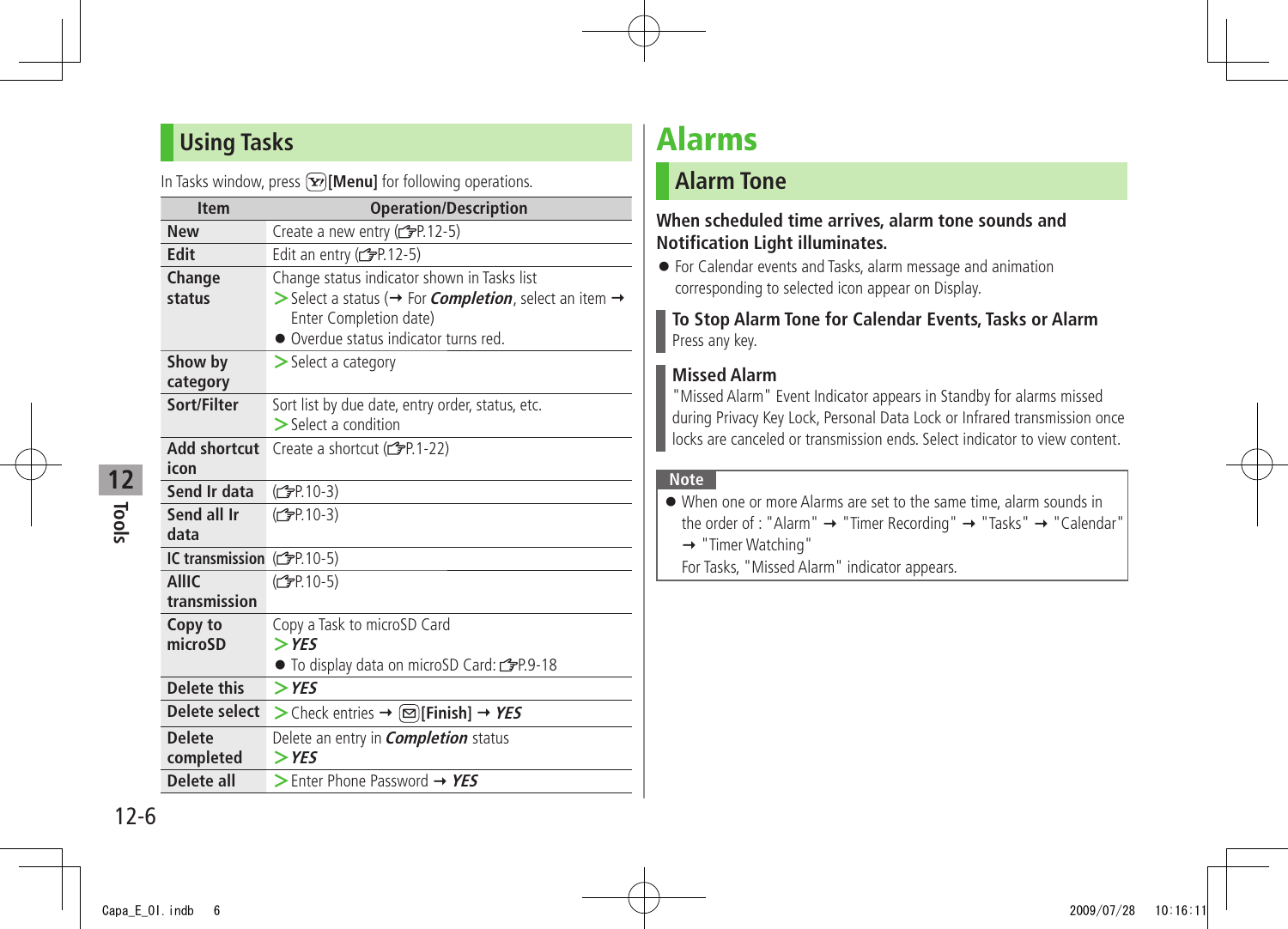## <span id="page-6-0"></span>**Setting Alarm**

**Set up to 12 alarms. Alarm tone sounds at the specified time once, everyday or weekly as set.**

### **Main Menu** X **Tools** X **Alarms**

 $Highlight$  an Alarm  $\rightarrow$   $\boxed{\odot}$  [**Edit**]

| Edit Alarm clock1             |         |
|-------------------------------|---------|
| sAlarm                        |         |
| ிTime                         |         |
| ⊅Repeat                       | 0FF     |
| <b>ATone Clock Alarm Tone</b> |         |
| ⊗Alarms                       | Level 4 |
| Snooze                        |         |
| <b>@Prefer manner mode</b>    |         |
|                               |         |
|                               |         |

**2** Select an item (See below)

| <b>Item</b>              | <b>Operation/Description</b>                                                                                            |
|--------------------------|-------------------------------------------------------------------------------------------------------------------------|
| on/off)                  | <b>Alarm (Alarm</b> Activate or cancel Alarm<br>$>$ ON or OFF                                                           |
| <b>Time setting</b>      | $>$ Set Alarm time                                                                                                      |
| Repeat                   | Select a repetition ( $\rightarrow$ For <b>Select day</b> , check days $\rightarrow$<br>⊠][Finish])                     |
| Alarm tone               | $\triangleright$ Select an Alarm tone type $\rightarrow$ Select a folder $\rightarrow$<br>Select an Alarm tone          |
| Alarms (Alarm<br>volume) | $\geq$ [0] to set Alarm tone volume                                                                                     |
| <b>Snooze</b>            | > ON or OFF (→ For OFF, enter time)                                                                                     |
| setting                  | • When Snooze is set to ON, Alarm tone sounds for 60<br>seconds, repeating up to six times at five minute<br>intervals. |
| Prefer                   | $>$ ON or OFF                                                                                                           |
| manner mode              | • Set Manner Mode or Alarm priority.                                                                                    |

| $\textcircled{S}$ [Finish] |
|----------------------------|
| $\bullet$ appears.         |

#### **Alarm Indicators**

● Following indicators appear:

D : Repeats daily W : Repeats weekly

#### ■ **Cancel & Reactivate Alarm**

 $>$  In Alarms list, press  $\widehat{X}$  [Menu]  $\rightarrow$  Select **set this** or **Release this**  $\rightarrow$ 

#### **YES**

- Cancel or reactivate an alarm entry as required.
- $\bullet$  Highlight an entry  $\rightarrow$   $\circledcirc$  to reactivate/cancel Alarm.

#### ■ **Cancel Snooze**

 $\triangleright$  Press any key  $\rightarrow$   $\odot$ 

#### **Note**

- Copy protected files may not be set as Alarm tone.
- Alarm tone does not sound when Privacy Key Lock or Personal Data Lock is set. However, settings can be changed even while Personal Data Lock is set  $(\mathcal{F}P.11-5)$ .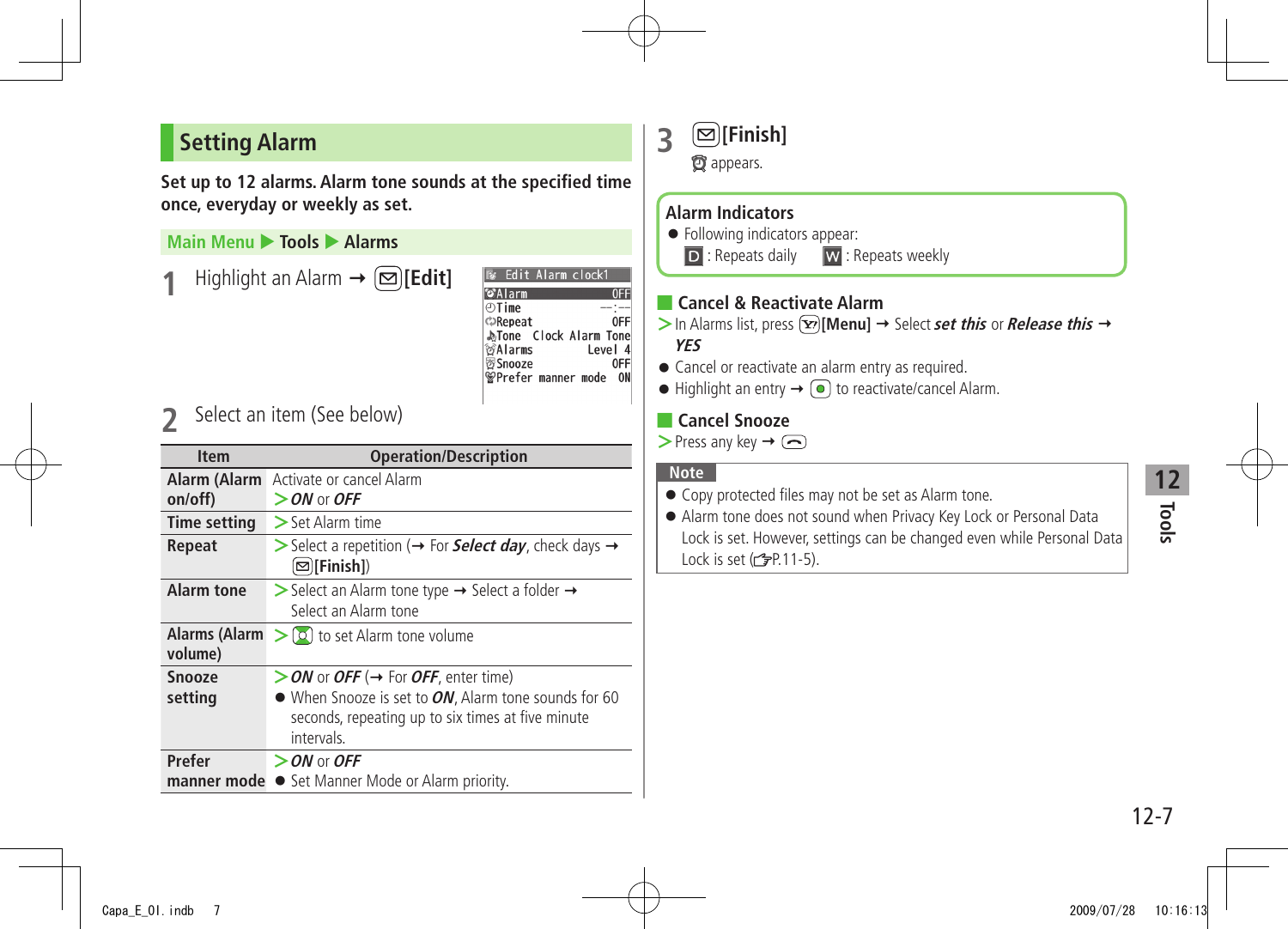## <span id="page-7-0"></span>**Calculator**

**Main Menu**  $\triangleright$  **Tools**  $\triangleright$  **Calculator** 

| <b>Operation</b>     | <b>Assigned key</b> |
|----------------------|---------------------|
| Number (0 - 9)       | $\circ$<br>$-$ (9)  |
| $\ddot{}$            |                     |
|                      |                     |
| X                    |                     |
| ÷                    |                     |
| $=$                  | $\bullet$           |
| <b>Decimal point</b> | ⊠                   |
| $\frac{0}{0}$        | Y!                  |
| Clear                | クリアメモ               |



 $\sqrt{8}$ 

**Tools**

**12**

| Example:                                                                                                                                                                                                                                                                                                                                                                                                                                                                                                                                                                                          |  |
|---------------------------------------------------------------------------------------------------------------------------------------------------------------------------------------------------------------------------------------------------------------------------------------------------------------------------------------------------------------------------------------------------------------------------------------------------------------------------------------------------------------------------------------------------------------------------------------------------|--|
| $-17+28.5=11.5$                                                                                                                                                                                                                                                                                                                                                                                                                                                                                                                                                                                   |  |
| $\textcolor{red}{\text{\textcircled{\tiny{1}}}} \textcolor{red}{\text{\textcircled{\tiny{1}}}} \textcolor{red}{\text{\textcircled{\tiny{1}}}} \textcolor{red}{\text{\textcircled{\tiny{1}}}} \textcolor{red}{\text{\textcircled{\tiny{1}}}} \textcolor{red}{\text{\textcircled{\tiny{1}}}} \textcolor{red}{\text{\textcircled{\tiny{1}}}} \textcolor{red}{\text{\textcircled{\tiny{1}}}} \textcolor{red}{\text{\textcircled{\tiny{1}}}} \textcolor{red}{\text{\textcircled{\tiny{1}}}} \textcolor{red}{\text{\textcircled{\tiny{1}}}} \textcolor{red}{\text{\textcircled{\tiny{1}}}} \textcolor{$ |  |

## **Notepad**

**Save up to 20 notes.**

## **Saving a Note**

#### **Main Menu**  $\triangleright$  **Tools**  $\triangleright$  **Notepad**

## **1 <Not Recorded>**

● Select a saved note to view content **[Edit]** to edit.

### **2** Enter text

● Up to 256 double-byte or 512 single-byte characters can be entered.

|   |                                                   | Notepad                 |      |
|---|---------------------------------------------------|-------------------------|------|
|   |                                                   | <not recorded=""></not> |      |
|   | <not< th=""><th>Recorded&gt;</th><th></th></not<> | Recorded>               |      |
|   | Mot                                               | Recorded>               |      |
|   |                                                   | <not recorded=""></not> |      |
|   |                                                   | <not recorded=""></not> |      |
| 6 | <not< th=""><th>Recorded&gt;</th><th></th></not<> | Recorded>               |      |
|   | <not< th=""><th>Recorded&gt;</th><th></th></not<> | Recorded>               |      |
| 8 | <not< th=""><th>Recorded&gt;</th><th></th></not<> | Recorded>               |      |
| G | <not< th=""><th>Recorded&gt;</th><th></th></not<> | Recorded>               |      |
|   | <not< th=""><th>Recorded&gt;</th><th></th></not<> | Recorded>               |      |
|   | ≺Not                                              | Recorded>               |      |
| ī | ≺Not                                              | Recorded>               |      |
|   | ≺Not                                              | Recorded>               |      |
|   |                                                   |                         |      |
|   |                                                   |                         | Menu |

**Notepads Window**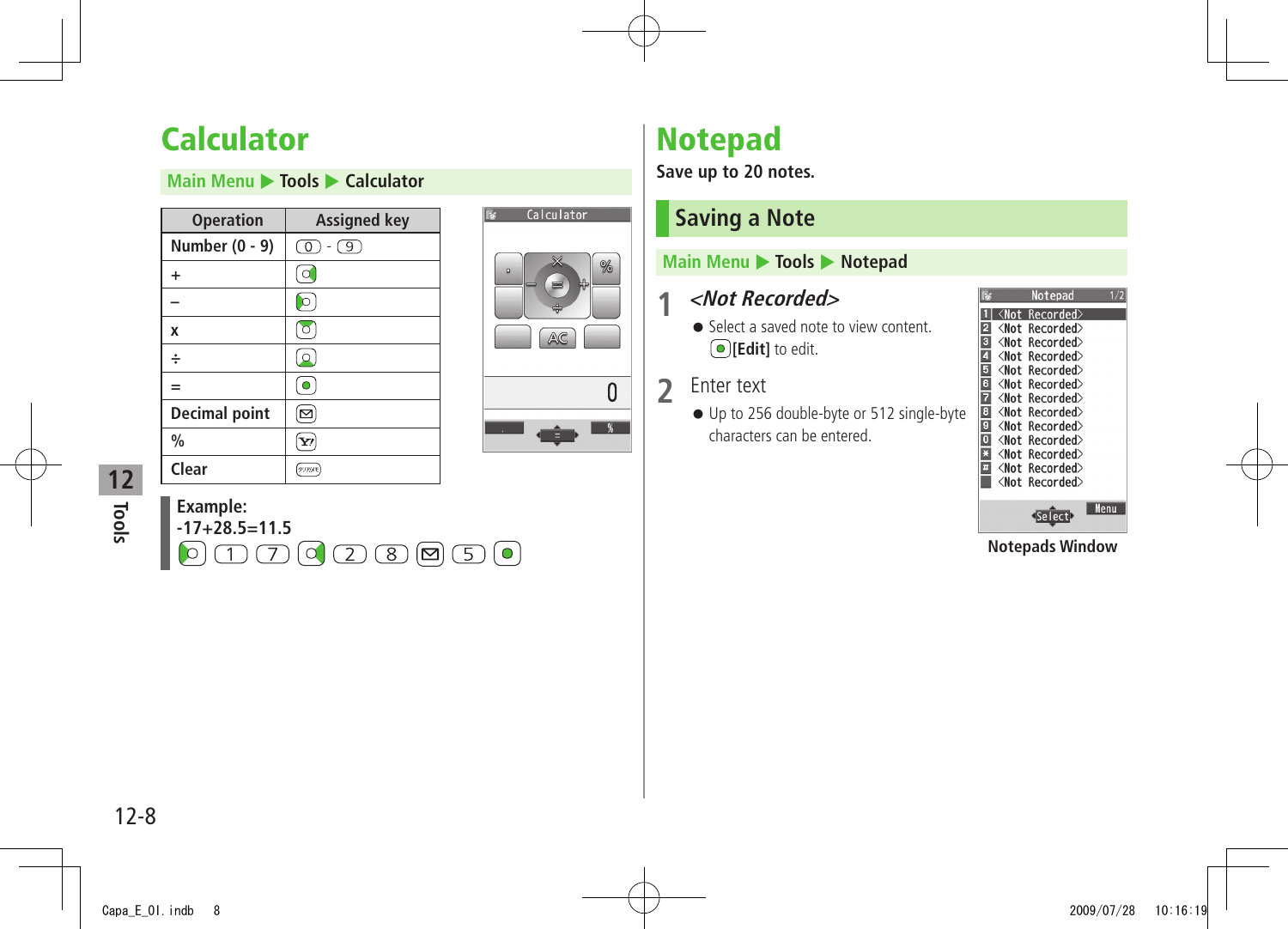## <span id="page-8-0"></span>**Notepad Functions**

| $\mu$ is interested in the will dow, press ( $\bm{x}$ ) [note that for following operations. |                                                                                                                 |  |
|----------------------------------------------------------------------------------------------|-----------------------------------------------------------------------------------------------------------------|--|
| <b>Item</b>                                                                                  | <b>Operation/Description</b>                                                                                    |  |
| Edit                                                                                         | Edit a saved note                                                                                               |  |
| Compose<br>S! Mail                                                                           | Create S! Mail by copying content to message text<br>(From Step 2 on P.13-4)                                    |  |
| <b>Edit schedule</b>                                                                         | Copy a note to Schedule to create a Calendar event<br>> Schedule → Save a new note (from Step 2 on<br>$P.12-2)$ |  |
| <b>Add shortcut</b><br>icon                                                                  | Create a shortcut (子P.1-22)                                                                                     |  |
| Send Ir data                                                                                 | (C <sub>T</sub> P <sub>P</sub> .10-3)                                                                           |  |
| Send all Ir<br>data                                                                          | (C <sub>FP</sub> 10-3)                                                                                          |  |
| IC.<br>transmission                                                                          | (C <sub>FP</sub> .10-5)                                                                                         |  |
| <b>AllIC</b><br>transmission                                                                 | (C <sub>FP</sub> .10-5)                                                                                         |  |
| Copy to<br>microSD                                                                           | Copy a note to microSD Card<br>$>$ YES<br>● To display data on microSD Card: <a> 5P.9-18</a>                    |  |
| <b>Notepad Info</b>                                                                          | Display entry date, latest modified date and category of<br>note                                                |  |
| Category                                                                                     | $\geq$ Select a category<br>• When no category applies, select <b>None</b> .                                    |  |
| Delete this                                                                                  | $>$ YES                                                                                                         |  |
| <b>Delete</b><br>selected                                                                    | > Check notes → $\textcircled{=}$ [Finish] → YES                                                                |  |
| Delete all                                                                                   | $\triangleright$ Enter Phone Password $\rightarrow$ YES                                                         |  |

In Notepad list window, press **[Menu]** for following operations.

## **Dictionary (Japanese)**

**Use** ケータイTOOL<辞書> **to access dictionaries (**学研 辞スパ 英和・和英辞書 **and** 学研 国語辞書**).**

●ケータイTOOL<辞書> is an S! Appli.

## **Main Menu > Tools > Dictionary**

- **1** Read 免責 (disclaimer) **OK**
	- ケータイTOOL<辞書> activates.
	- To disable 免責: Uncheck アプリ起動時に常に表示する。(Always show disclaimer when accessing dictionaries)
- $2 \cdot \text{C}$   $\rightarrow$  Enter a word

Search results appear.

- $\bullet$  To scroll pages:  $\circled{c}$  / $\circled{c}$
- $\bullet$  To switch dictionaries:  $\left(\top\right)/\left(\overline{3}\right)$
- To search again: **[**<sub> $\overline{Y}$ </sub>] [再検索]
- **3** Select a word

Details appear.

 $\triangle$  To end,  $\textcircled{3}$   $\rightarrow$  **Stopped** 

#### **Note**

● While Dictionary application is active, press **[**メニュー**]** for useful functions.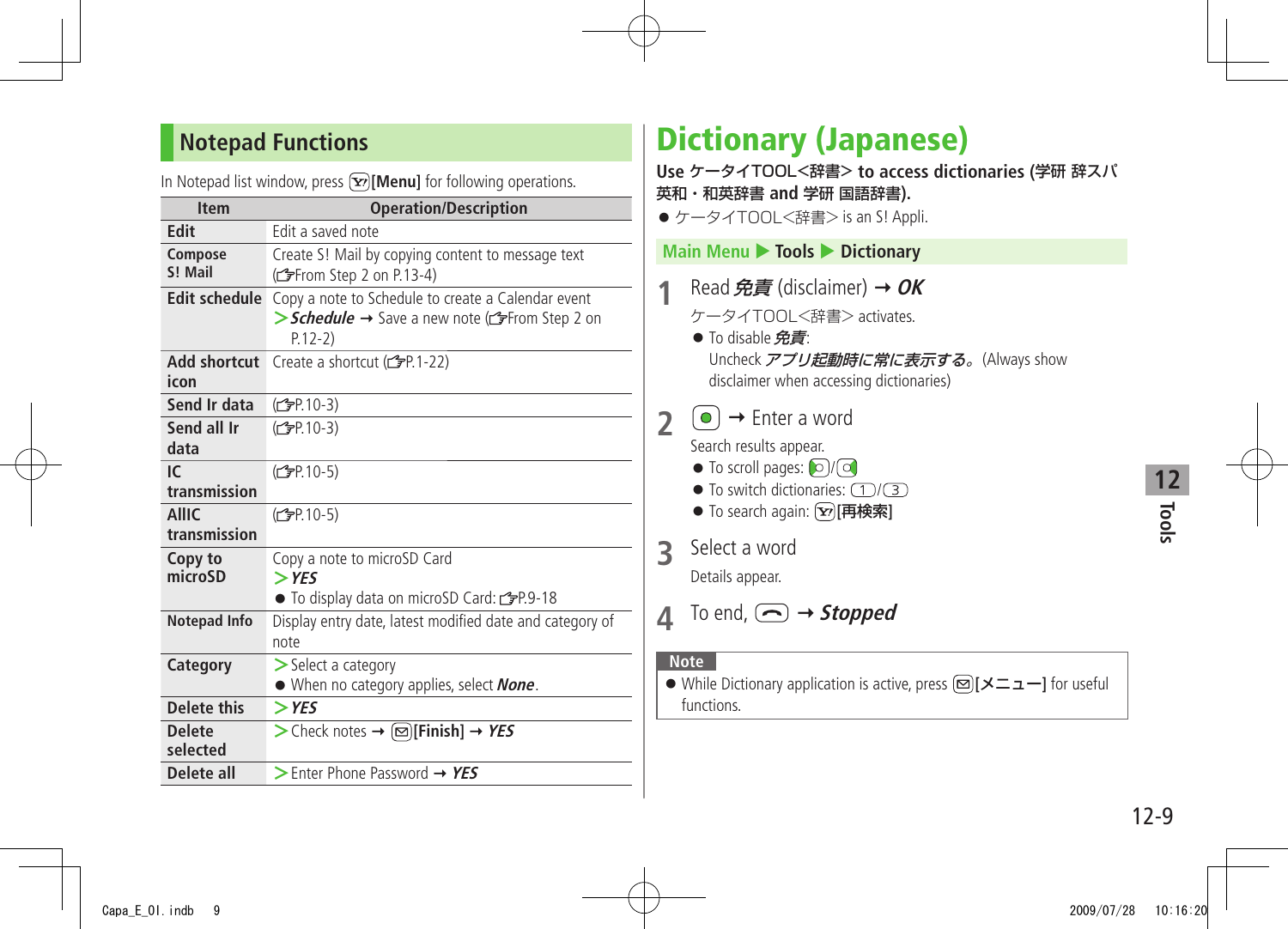## <span id="page-9-0"></span>**Sound Recorders**

## **Voice Recorder**

#### **Set recorded sounds for ringtones.**

● Record for about 60 seconds each.

**Main Menu ▶ Tools ▶ Sound Recorders ▶ Voice Recorder** 

## **1 YES**

**2**  $\bullet$  [Stop]/ $\circledcirc$   $\circledcirc$  ( $\rightarrow$  OK) to stop recording Recorded sounds are saved in Ring Songs&Tones folder.

## **Tools 12**

## **Voice Announce**

**Set recorded sound for on hold tone/holding tone, Alarm, Calendar event alarm, Tasks alarm, ringtones, Answer Phone message, Timer Watching (Digital TV), Ring Songs&Tones Play List.**

- Record only one item for about 15 seconds.
- Select **Voice Announce** in individual window to set Voice Announce as specific tone.

#### **Main Menu** X **Tools** X **Sound Recorders** X **Voice Announce**

### **1 Record**

Recording starts. Tone beeps five seconds before recording ends.

## **2 [Stop]** to end recording

Tone beeps twice and previous screen returns.

- To play back: **Play**
- To delete: **Erase YES**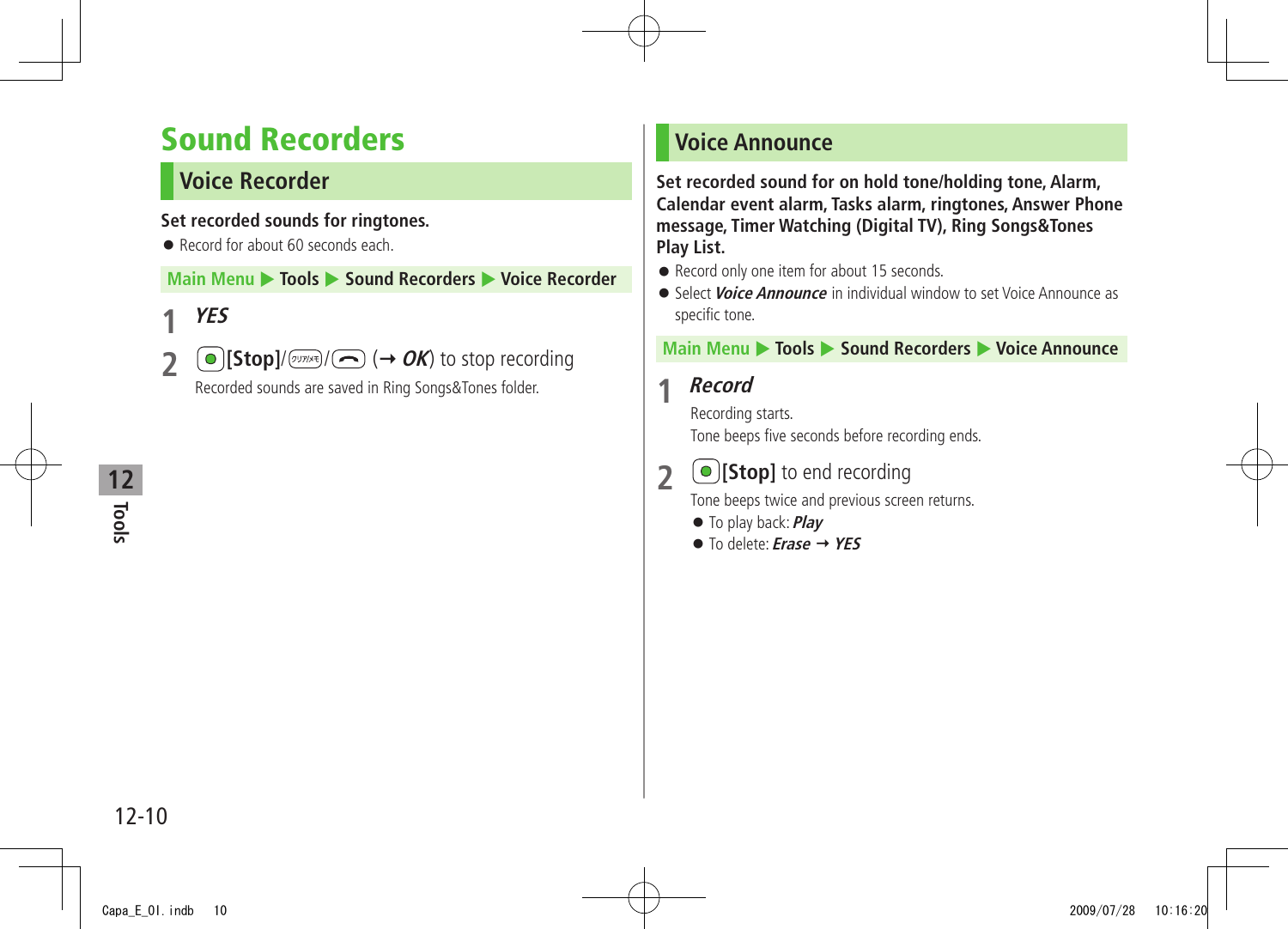## <span id="page-10-0"></span>**Bar Code Reader**

**Scan barcodes (JAN) or QR Codes with built-in camera. Access websites, send messages, etc. from QR Codes.**

#### **JAN Codes**

JAN Code is a one-dimensional bar code denoting numerals with bars and spaces of different widths.

### **QR Codes**

QR Code is a two-dimensional bar code containing information.



## **Scanning Barcodes**

#### **Up to five items can be saved. For split data, scan up to 16 divided QR Codes.**

### **Main Menu** X **Tools** X **Bar Code Reader** X **Scan Barcodes**

- **1** Frame barcode in the center of Display
	- $\bullet$  To adjust Display brightness:  $\widehat{X}$ [Menu]  $\rightarrow$  *Brightness*  $\rightarrow$ Adjust to  $-3$  (dark)  $- +3$  (light)
	- $\bullet$  To zoom:  $\circledcirc$
	- $\bullet$  To use Focus Lock:  $\Omega$

**2 [Start]**

Scanning starts, and scanned results appear when completed.

- $\bullet$  For split data,  $OK \rightarrow$  Repeat Step 1 and 2
- To use scanned data: r Step 2 on P.12-12



lar Code Reader SoftBank mobile phones

## **2**  $\boxed{\mathbf{Y}}$  [Menu]  $\rightarrow$  Save result  $\rightarrow$  OK

#### **Note**

- 931P cannot read barcodes or two-dimensional codes other than JAN/ QR Codes.
- Some barcodes cannot be read depending on code type or size.
- Barcode recognition may be slow. Hold handset steady while scanning.
- Barcodes may not be correctly read owing to scratch, dirt, damage, quality of printed material, light reflection, or QR code version.